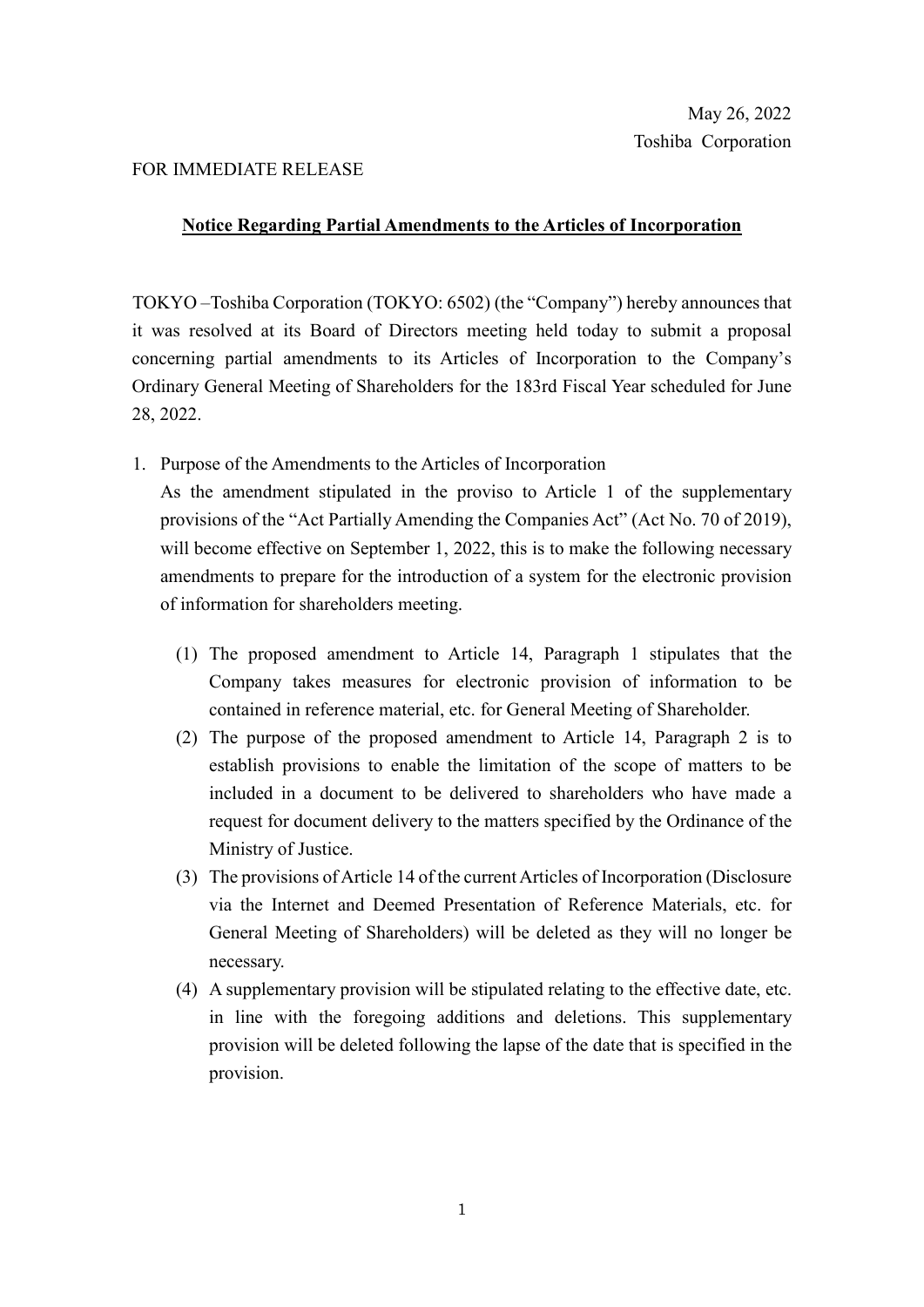2. Details of Amendments to the Articles of Incorporation The details of the amendments are as follows.

(Amended portions are underlined.)

| <b>Current Articles of Incorporation</b>   | <b>Proposed Amendments</b>                    |
|--------------------------------------------|-----------------------------------------------|
| (Disclosure via the Internet and Deemed    | (Deleted)                                     |
| Presentation of Reference Materials, etc.  |                                               |
| for General Meeting of Shareholders)       |                                               |
| Article 14. In convening a General         |                                               |
| Meeting of Shareholders, information       |                                               |
| relating to the matters to be stated or    |                                               |
| indicated in reference materials for the   |                                               |
| Meeting of Shareholders,<br>General        |                                               |
| business reports, financial statements and |                                               |
| consolidated financial statements may be   |                                               |
| deemed to have been presented to the       |                                               |
| shareholders if such information is        |                                               |
| disclosed through a method that uses the   |                                               |
| Internet pursuant to laws and ordinances.  | (Measures for Electronic Provision of         |
|                                            | Information, Etc.)                            |
| (Newly stipulated)                         | Article 14.                                   |
|                                            | 1. When convening a General Meeting of        |
|                                            | Shareholders, the Company shall take          |
|                                            | measures for the electronic provision of      |
|                                            | information contained in the reference        |
|                                            | materials, etc. for General Meeting of        |
|                                            | Shareholders.                                 |
|                                            | 2. With respect to all or part of the matters |
|                                            | specified by the Ordinance of the Ministry    |
|                                            | of Justice for which measures for the         |
|                                            | electronic provision of information are to    |
|                                            | be taken, the Company shall not be            |
|                                            | required to include such matters in the       |
|                                            | documents to be delivered to shareholders     |
|                                            | who have made a request for document          |
|                                            | delivery by the record date for voting        |
|                                            | rights.                                       |
|                                            |                                               |
| (Newly stipulated)                         | <b>Supplementary Provision</b>                |
|                                            | (Transitional<br>Measures<br>Concerning       |